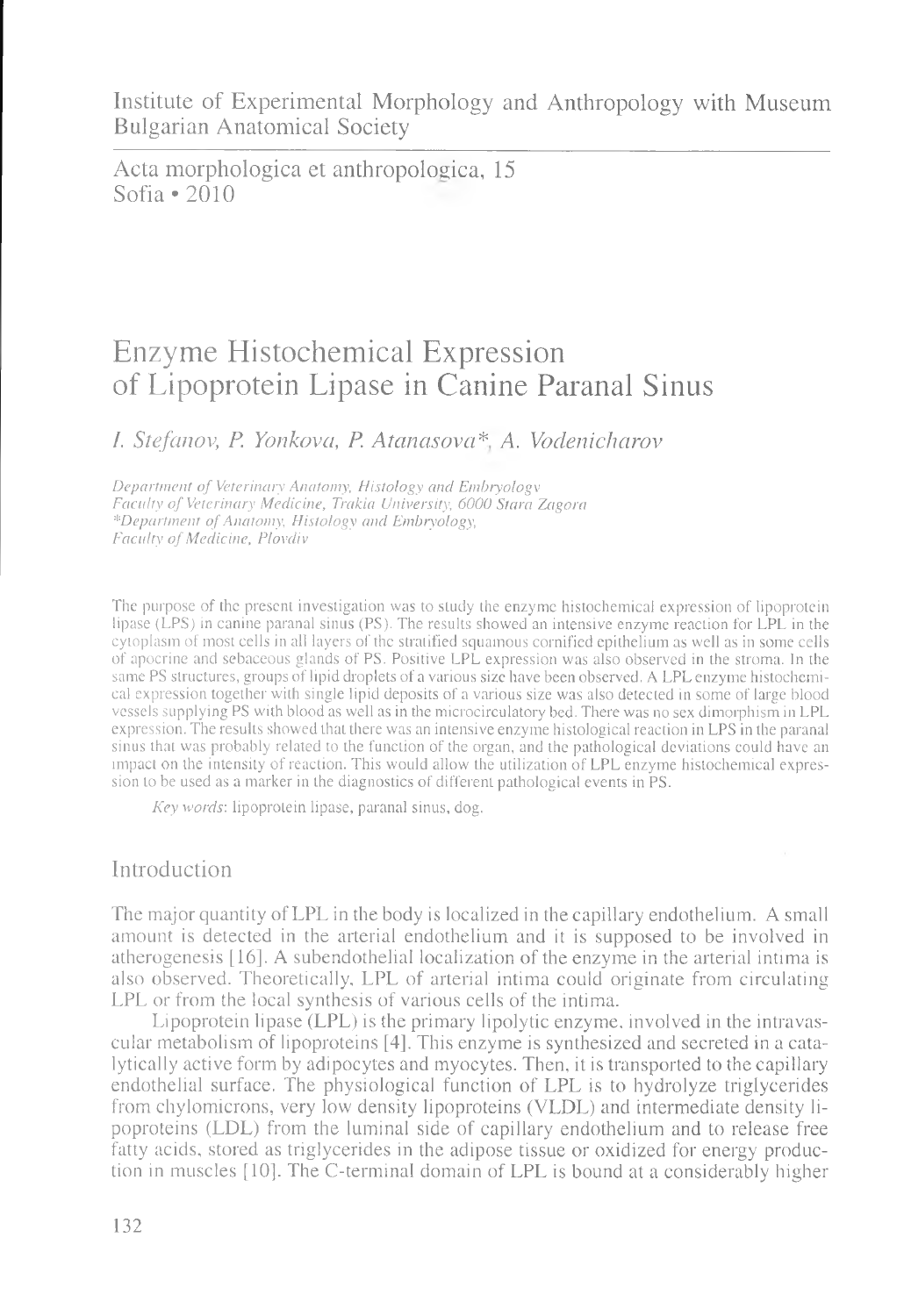extent to chylomicrons and VLDL than to LDL, whereas the N-terminal domain mediates the binding to phospholipid vesicles as well as to LDL particles [7, 8]. The activity of LPL has been studied in the adipose tissue, the heart muscle, the liver, the mammary gland, and the skeletal musculature in a number of animal species and men [2, 1,5,3].

In the available literature, there is no detailed information about the expression and the distribution of LPL in the paranal sinus in dogs. Single reports showed traces of lipase in the apocrine cells and the secretion of sebaceous glands of this organ [11]. but the type and the function of the enzyme are not still clear.

The purpose of the present investigation was to study the enzyme histochemical expression of LPL in the different structures of canine paranal sinuses and in the vessels, supplying PS with blood.

#### Material and Methods

In the present study, the paranal sinuses of 7 male and 7 female mongrel dogs were used.

Immediately after the euthanasia of the dogs, specimens from PS wall were obtained. The Gomori's enzyme histochemical reaction was performed on fresh cryostat cross sections for detection of positive expression of lipoprotein lipase in PS. The reaction was based upon the Tween method consisting in the deposition of insoluble calcium soaps at the sites of enzyme activity that are further converted to lead soaps and finally, in lead sulfide precipitates. On ready preparations, the final precipitates appeared as clusters of dark-brown granules.The lipid content was detected on cryostat cross-sections by means of histochemical reaction with Sudan III (Feinchemie KG. Sebnitz, Germany) according to Daddy. Lipid deposits were stained in yellow-orange.

#### Results

LPL expression was detected in the cytoplasm of most cells of all layers of the stratified cornified epithelium of the sinus. The highest number of reacted cells was observed in the basal layer and their amount decreased in the direction of stratum corneum. Clusters of brown granules with a various size were mainly observed in the apical part of glandular cells of apocrine tubules. Less frequently, enzyme activity was encountered in the basal part of secretory cells. LPL expression was established in both basal and mature cells of sebaceous glands. The expression of the enzyme was visualized as deposits of a various size in some cells of the stroma as well as in the extracellular matrix.

On serial cross-sections, we have found out that the localization of lipids in the glandular cells of apocrine tubules (Fig. 1) was the same as LPL localization in these cells (Fig. 2). Lipid deposits were also observed in the cornified epithelium, in some stromal cells, but the strongest reaction was that of sebaceous glands and their outlet duct. In the blood vessels supplying PS with blood, the pattern of LOL localization in the three vascular wall layers was irregular and appeared as single brown granules with a round shape in the subepithelial connective tissue and the endothelium of the intima. of tunica media and the adventitia. On Sudan IH-stained histological cross-sections, some vessels showed single lipid deposits of a various size in the three vascular layers, reaching the intima. LPL activity was observed in the luminal surface of endothelial cells in capillaries and arterioles in the PS wall. Single reaction deposits were present in the cells of tunica media and in tunica externa of arterioles.

In this study, no sexual dimorphism in LPL and lipids expression was found out.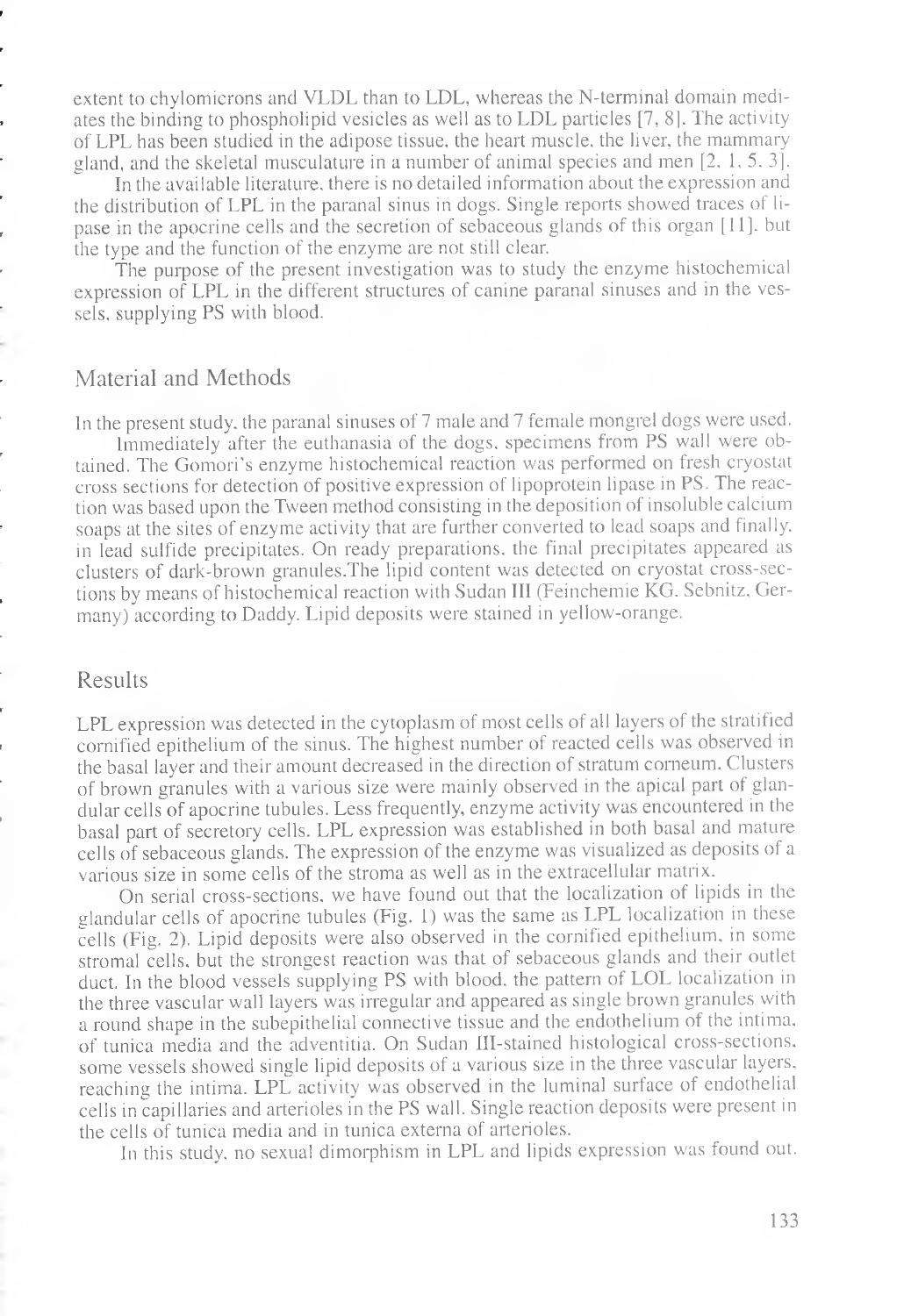

Fig. 1. Lipid droplets (arrow) in the cytoplasm of some cells of the apocrine glands (AG). ICT interstitial connective tissue. Sudan III-H staining,  $\times$  100, Bar = 50  $\mu$ m



Fig. 2. Expression of LPL (arrowhead) in the cytoplasm of some cells of apocrine glands (AG).<br>× 100, Bar = 50  $\mu$ m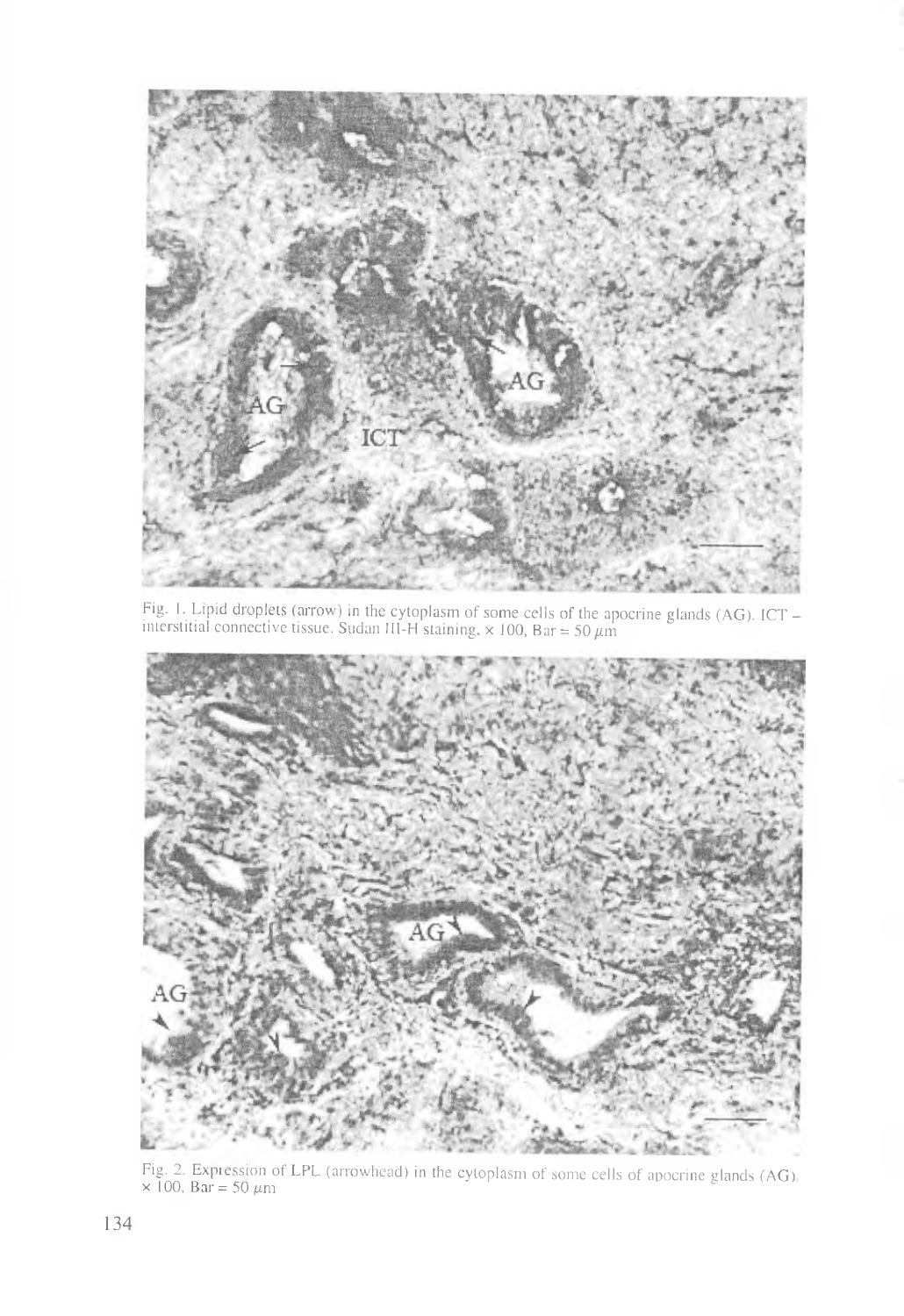### Discussion

The localization of LPL in PS stroma, observed by us, could be explained by the ability of this enzyme to bind to proteoglycans of the extracellular matrix, similarly to arterial intima [9]. This could result in LDL retention in these structures [9, 12]. This retention prolongs the presence of LDL in the intimal matrix that permits the modification of these particles. LPL provokes a selective uptake of cholesterol by LDL that requires cell surface proteoglycans but is not dependent on lipoprotein receptors and LPL activity [15, 13]. It is known that LPL in the arterial intima could originate from circulating LPL or its local synthesis by various cells of the intima. R.Rumsey [14] showed that LPL increased LDL binding to fibroblasts and macrophages as well as the breakdown of LDL in them. The authors established increased triglyceride concentrations in studied cells. In their view, LPL increased the uptake of lipids and lipoproteins from the cells without a LDL receptor. This pathway, in our opinion, is important for the accumulation of lipids in LPL-synthesizing cells. The data allowed assuming that the presence of lipids in the secretion of PS apocrine glands is probably related to the regulation of its strong odour.

The observed LPL localization in canine PS could be explained assuming a synthesis of this enzyme in the studied organ. On the other side, this enzyme is able to bind both to cell surface and to extracellular matrix glucosaminoglycans. This way, LPL could penetrate through the vascular wall [6. 12] and to occur in the PS stroma.

The present study provided evidence that in canine PS. there was an intensive enzyme histochemical expression of LPL that could be associated to the piimary function of the gland. This expression could be utilized as a marker in the diagnostics of various pathological processes affecting the gland.

#### R e f e r e n c e s

- 1. B a c k u s, R., D. G i n z i n g e r, K. E x c o f f o n, S. C l e e., M. H a i d e n, R. E c k e l. M. Hi c k m a n, R. Q u i n t o n. Maternal expression of functional lipoprotein lipase and effects on body fat mass and body condition scores of mature cats with lipoprotein lipase deficiency. - American Journal of Veteri-<br>nary Research, 62, 2001, 264-269.
- nary Research, 62, 2001, 264-269.<br>2. Boonet, M., C. Leroux, Y. Faulconnier, J. Hocquette, F. Bocquier, P. Marin, Y. Chi 1 i a r d. Lipoprotein lipase activity and mRNA are up regulated by reffeding in adipose tissue and cardiac muscle of sheep. - Journal of Nutrition, 130, 2000, 749-756.
- 3. B u d o h o s k i, L. Exercise-induced changes in lipoprotein lipase activity (LPLA) in skeletal muscles of the dog. - European Journal of Physiology, 405, 1985, No 3, 188-192
- 4. Goldberg, I. Lipoprotein lipase and lipolysis: central roles in lipoprotein metabolism and aterogenesis. - Journal of Lipid Research, 37, 1996, 693-707.
- 5. Herrera, E., A. Lasuncion, D. Gomes-Coronado, P. Aranda, P. Lopez-Luna, I. M a i e r. Role of lipoprotein lipase activity on metabolism and the fate of circulatind triglycerides in pregnancy. — Am. J. Obstet. Gynecol., 158, 1998, 1575-83.
- 6. J o n a s son, L., G. B o n d j ers, K. H a n s son. Lipoprotein lipase in atherosclerosis: its presence in smooth muscle cells and absence from macrophages. - Journal of Lipid Research. 28, 1987, 437-445.
- 7. L o o k e n e, A., M. N i e l s e n, J. G l i e m a n,  $\dot{G}$ . O l i v e c r o n a. Contribution of the carboxy-terminal domain of lipoprotein lipase of lipoprotein lipase to interaction with heparin and lipoproteins. - Biochemical and Biophysical Research Communications, 271. 2000, 15-21.
- 8. Lookene, A., R. Savonen, G. Olivecrona. Interaction of lipoproteins with heparin sulfate proteoglycans and with lipoprotein lipase: studies by surface plasmon resonance technique. - Bio-
- chemistry, 36, 1997, 5267-5275.<br>9. Markku, M., R. Oksjoki, K. Oorni, P Kovanen. Lipoprotein lipase in the arterial wall. Artheriosclerosis, Thrombosis, and Vascular Biology, 22, 2002, 221-225.
- 10. M e r k e i, M., Y. K a k o, H. R a d n e r, I. C h o, R. R a m a s a m y, J. B r u n z e 11, I. G o 1 d b e r g, J. B reslow. Catalytically inactive lipoprotein lipase exspression in muscle of transgenic mice increases very low density lipoprotein uptake: direct evidence that lipoprotein lipase bridging occurs in